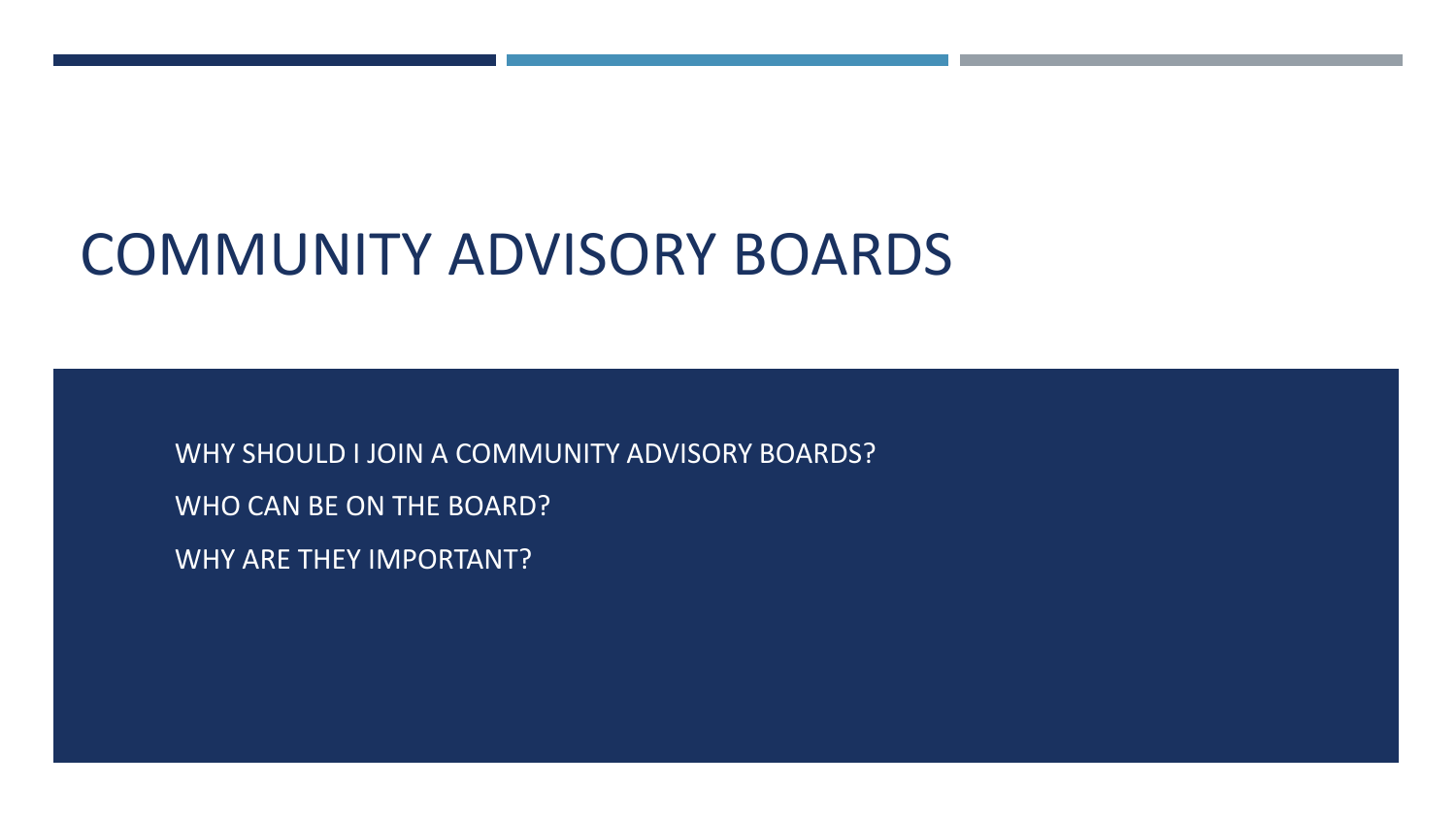## WHAT IS A COMMUNITY ADVISORY BOARD?

■ A Community Advisory Board (CAB) is a collective group of community members and organization representatives that provide community information and assistance to the research project or initiative team.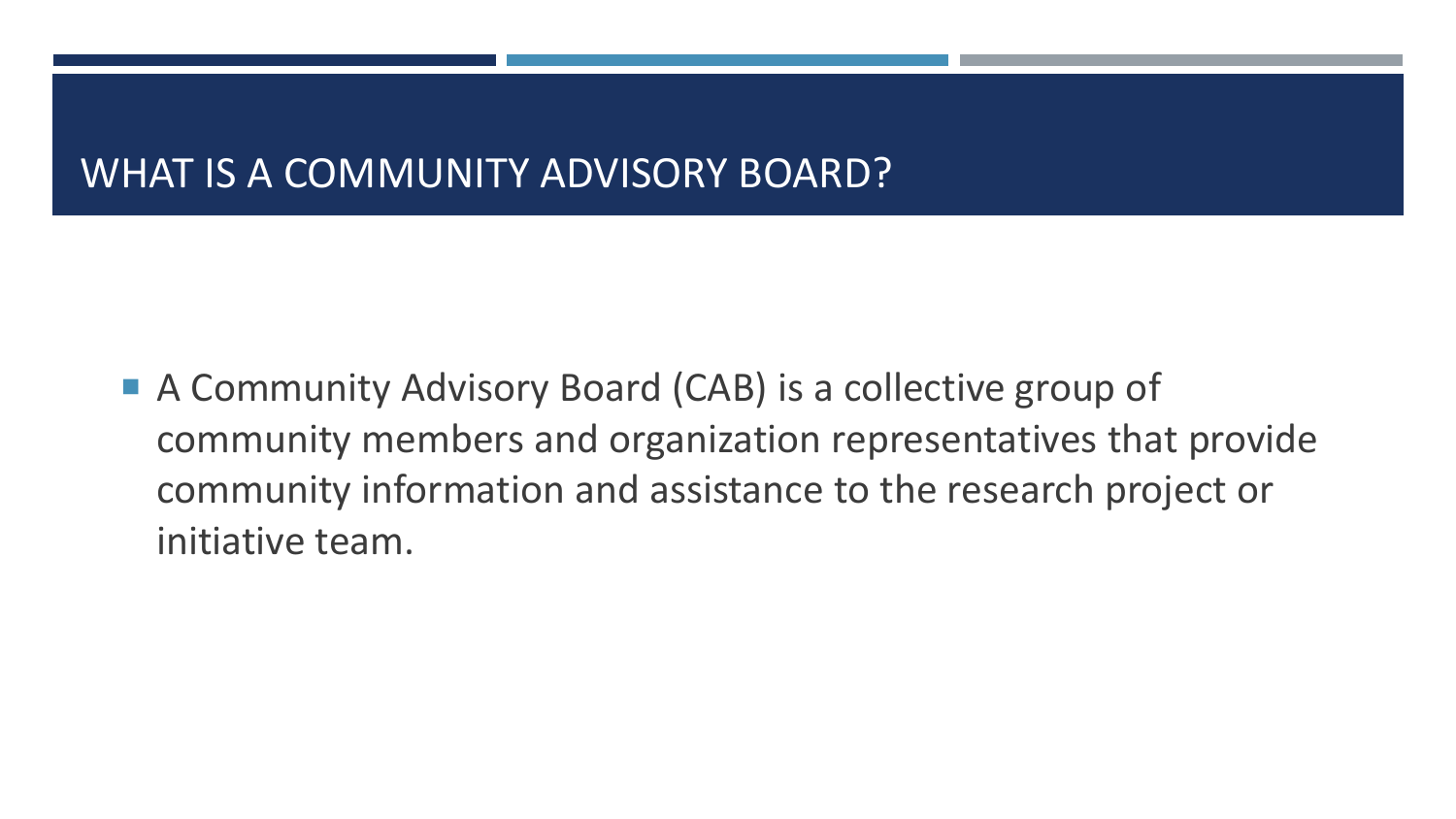#### USING CABS

■ How can CABs be useful in the life of a research project/initiative?

#### ■ You can

- $\blacksquare$  Provide support to the project team
- $\blacksquare$  Help find the issues and concerns within the community
- Voice your thoughts and perspectives in the development of research steps
- Apply your community knowledge to the entire project (beginning to end)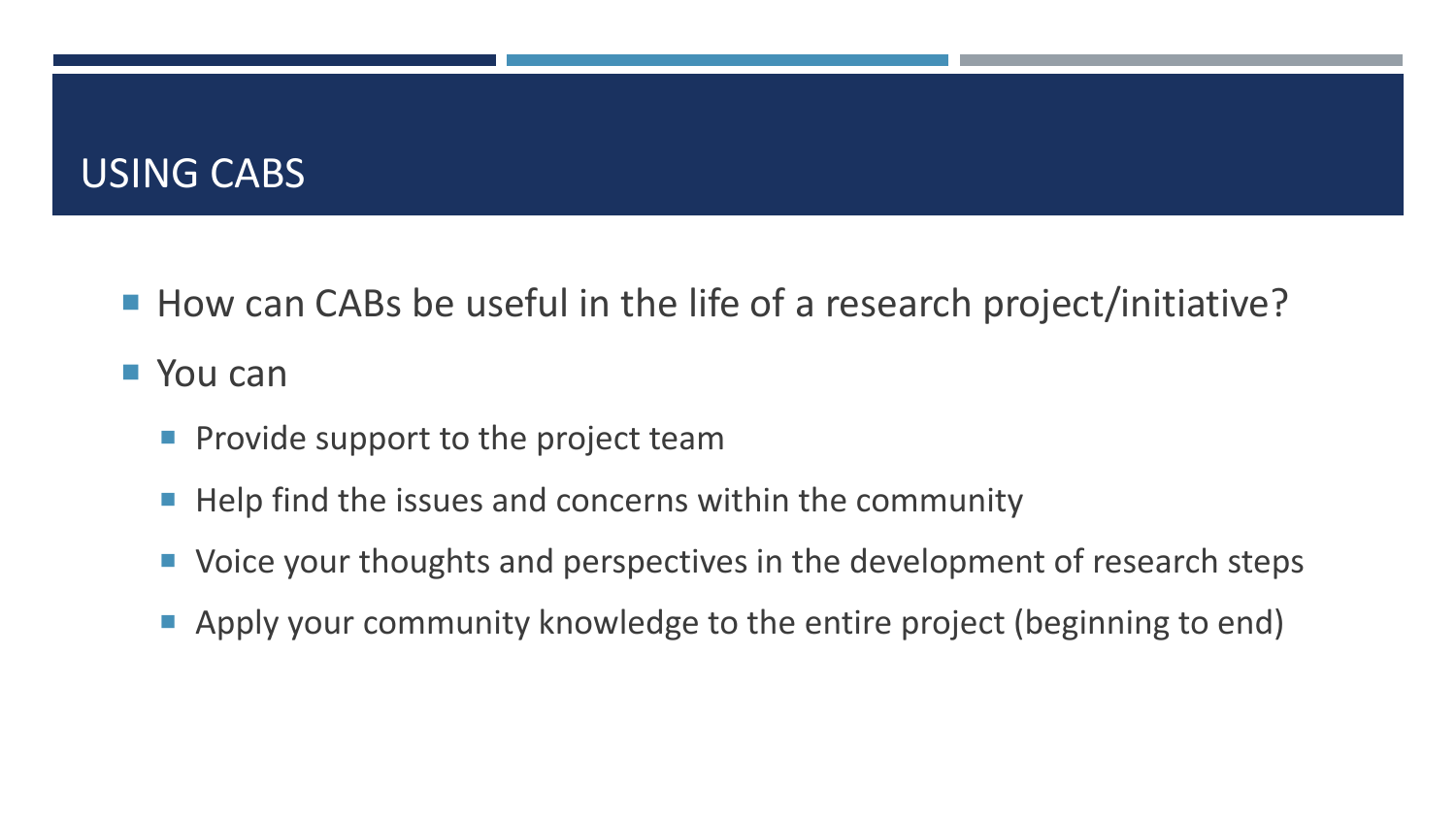## WHAT MAKES A CAB WORK?

- Being able to share your community's unique history with the team
- I Inform the team of community values and norms
- **Give accurate information about the community**
- Help make decisions and become part of the research team
- Share all ideas, perspectives, and opinions
- Being willing to promote research projects
- Representing the needs and concerns of the community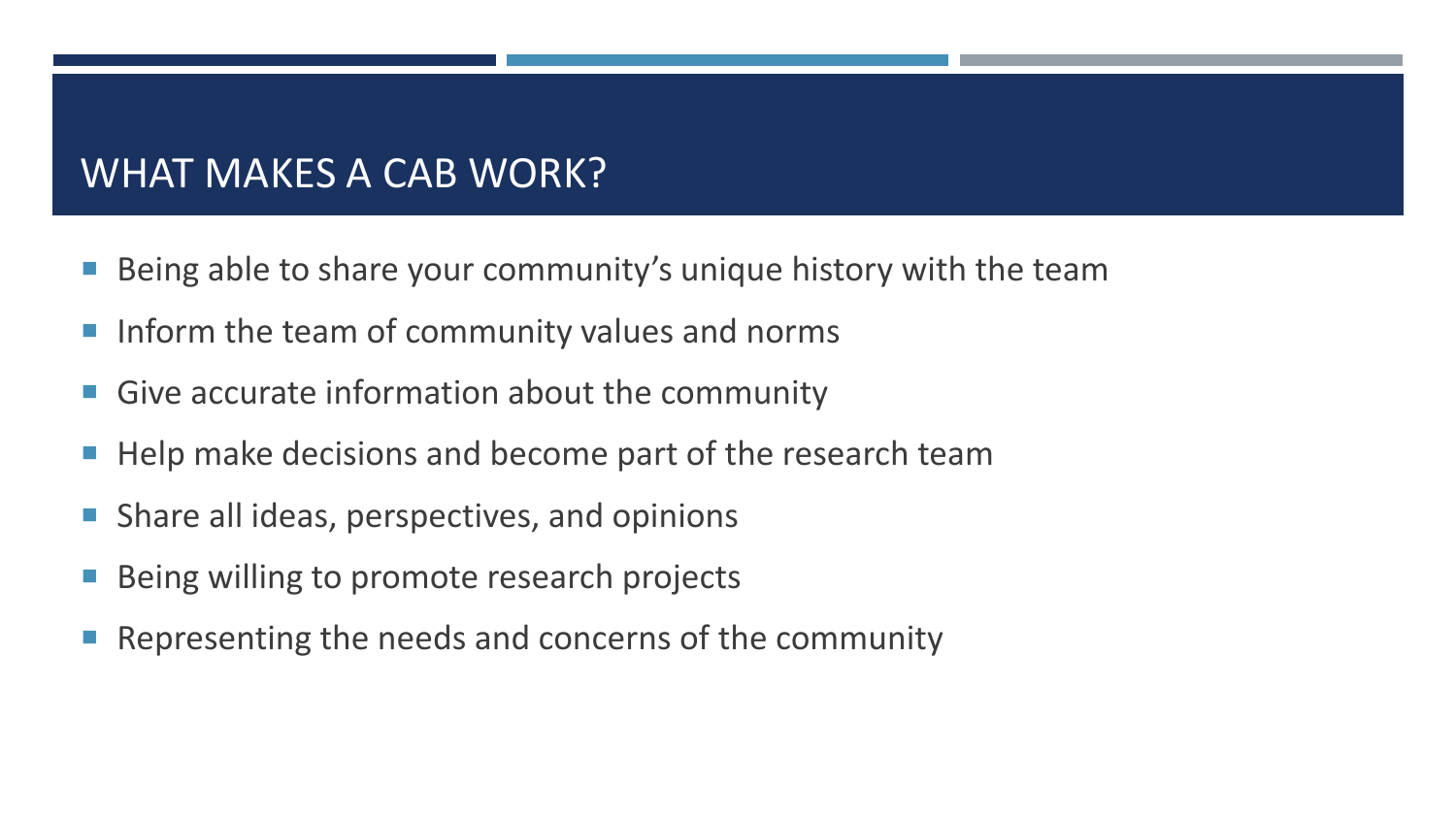## WHO SHOULD BE IN A CAB?

- **Examples can include:** 
	- General community members
	- **Academic partners**
	- **Environmental experts**
	- **Faith-based leaders**
	- **Community organization representatives**
	- **Business owners**
	- **Parents**
	- School-system representatives
	- **Local, regional, and state leaders**
	- **All citizens have the opportunity to join the CAB**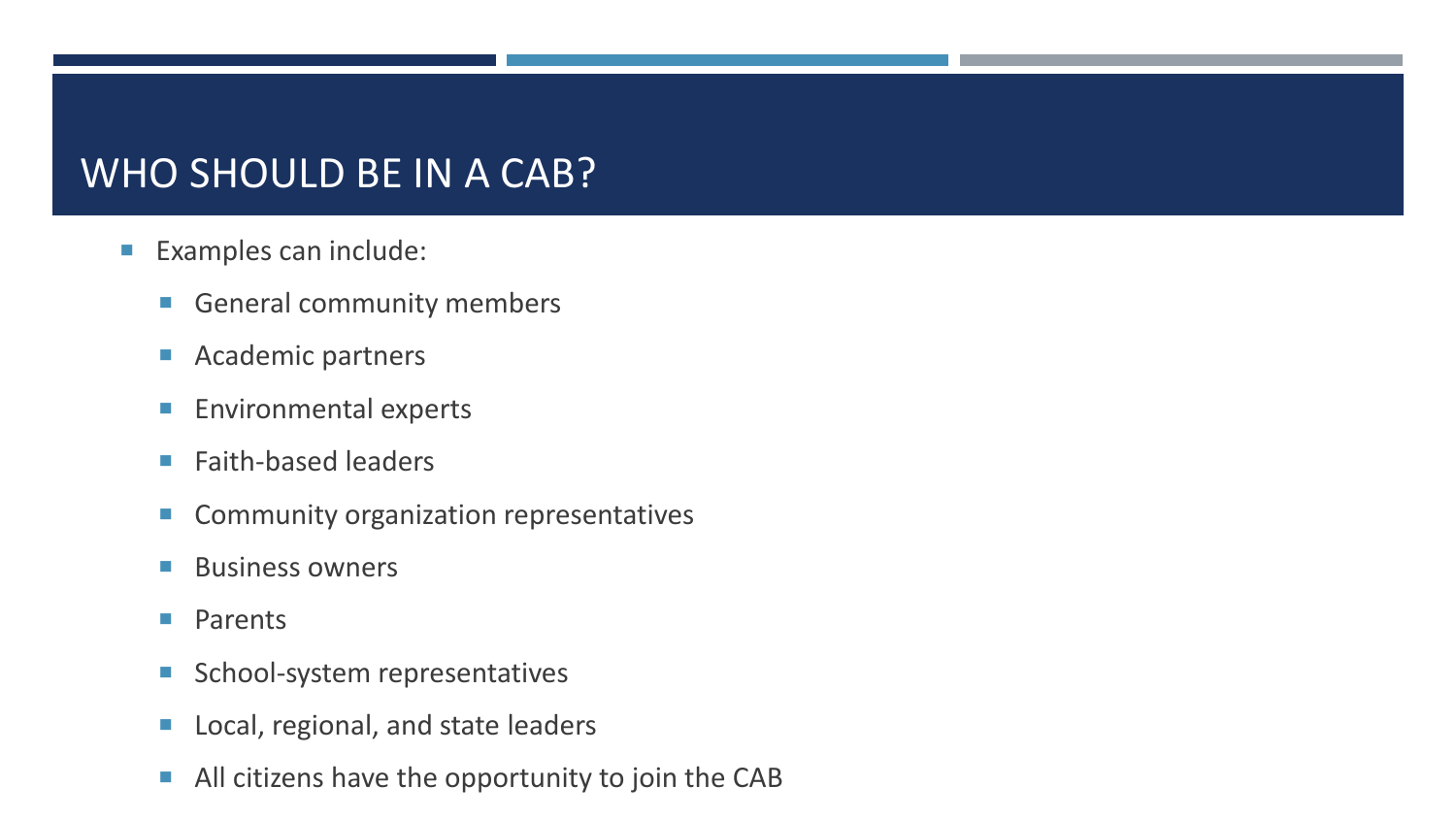## HOW TO JOIN A CAB?

- You may be interviewed by the research team to identify potential CAB members
	- Volunteer yourself to become involved
	- **Suggest others possibly interested**
- You may be invited to attend an initial face-to-face meetings with other community members
	- **Informal 'Meet and Greet'**
- You may be volunteered by another person/group
- You may hear about it several different ways
	- Newspapers, Posters, Word-of-mouth, nominations
	- All citizens have the opportunity to be a part of the CAB in their community!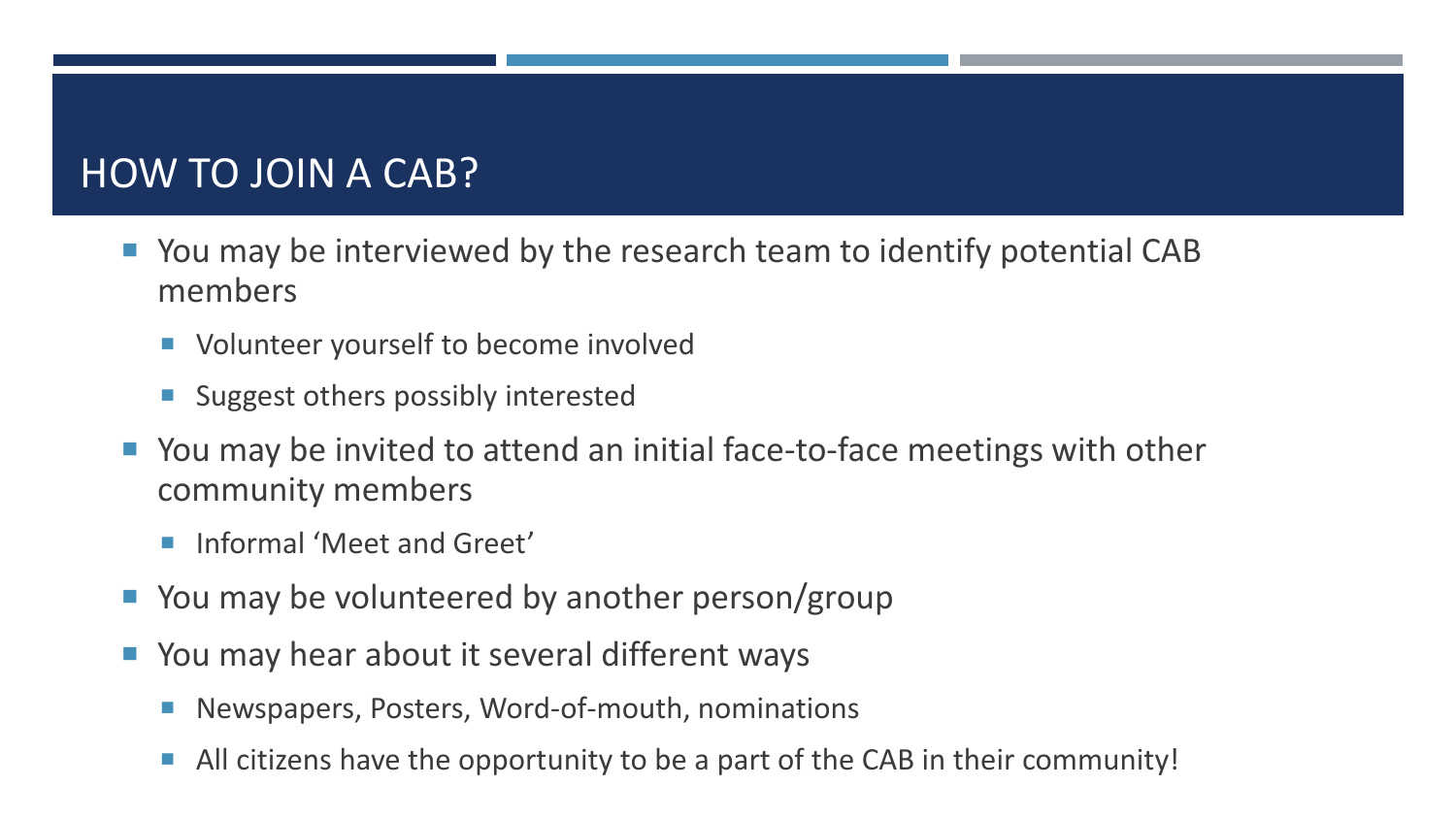## ROLES OF CAB MEMBERS

- Become a link between a community and the research team
- **Express health issues and concerns of the community**
- Be the "voice" of the people
- **Give feedback on specific aspects of ideas and design of project from a community point of** view
- **Support the project from beginning to end**
- Help get participants involved in the project and future CAB members
- **Assist in sharing information to the community**
- Get the community excited and interested!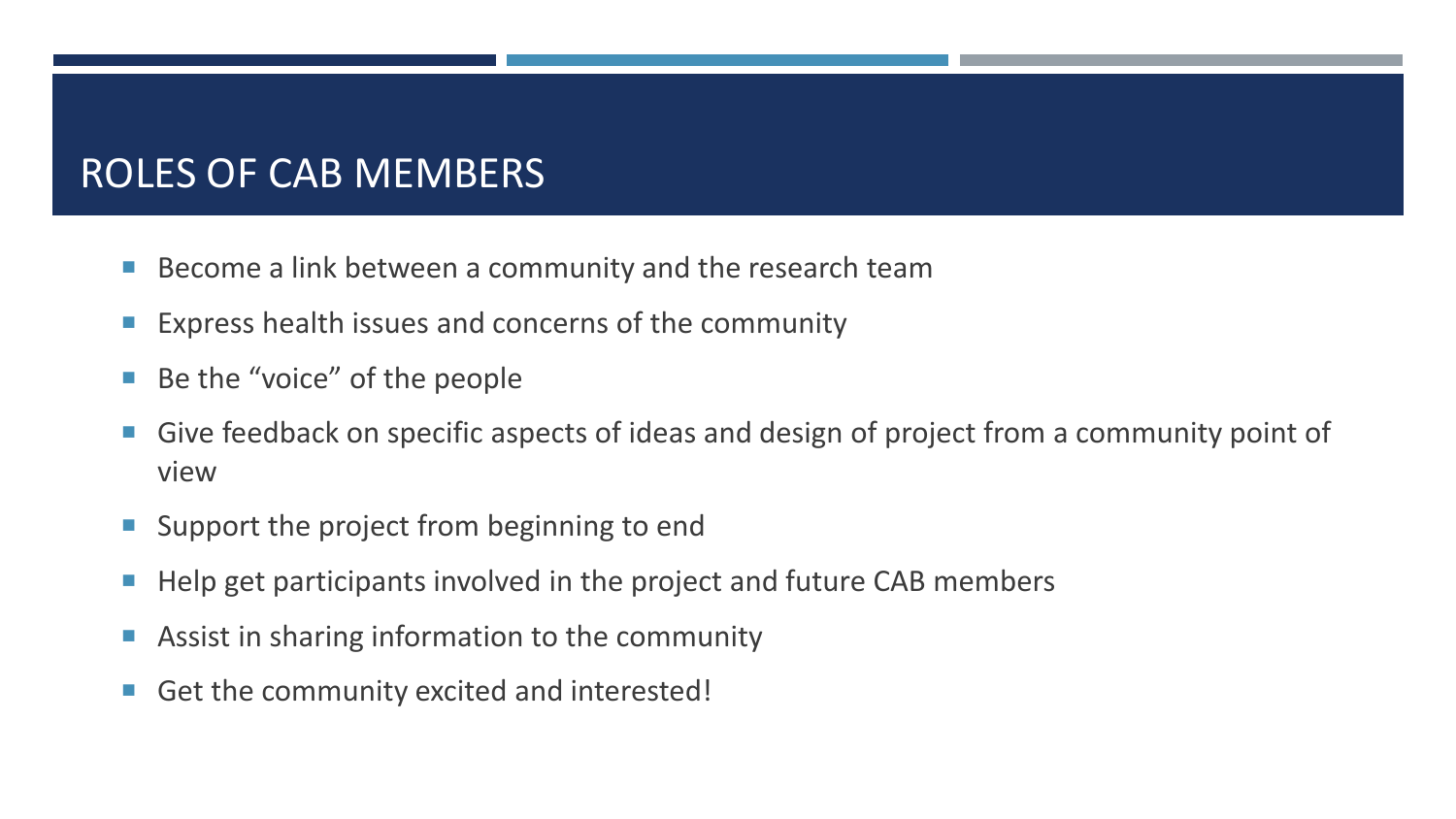## RESPONSIBILITIES OF MEMBERS

- **Make sure you are able to** 
	- Give time and effort to the group
	- **Support research within the community**
	- **Attend meetings**
	- **Talk issues out within a group**
	- Be accepting of others' ideas
	- **Willing to find other information to make good decisions on behalf of the community**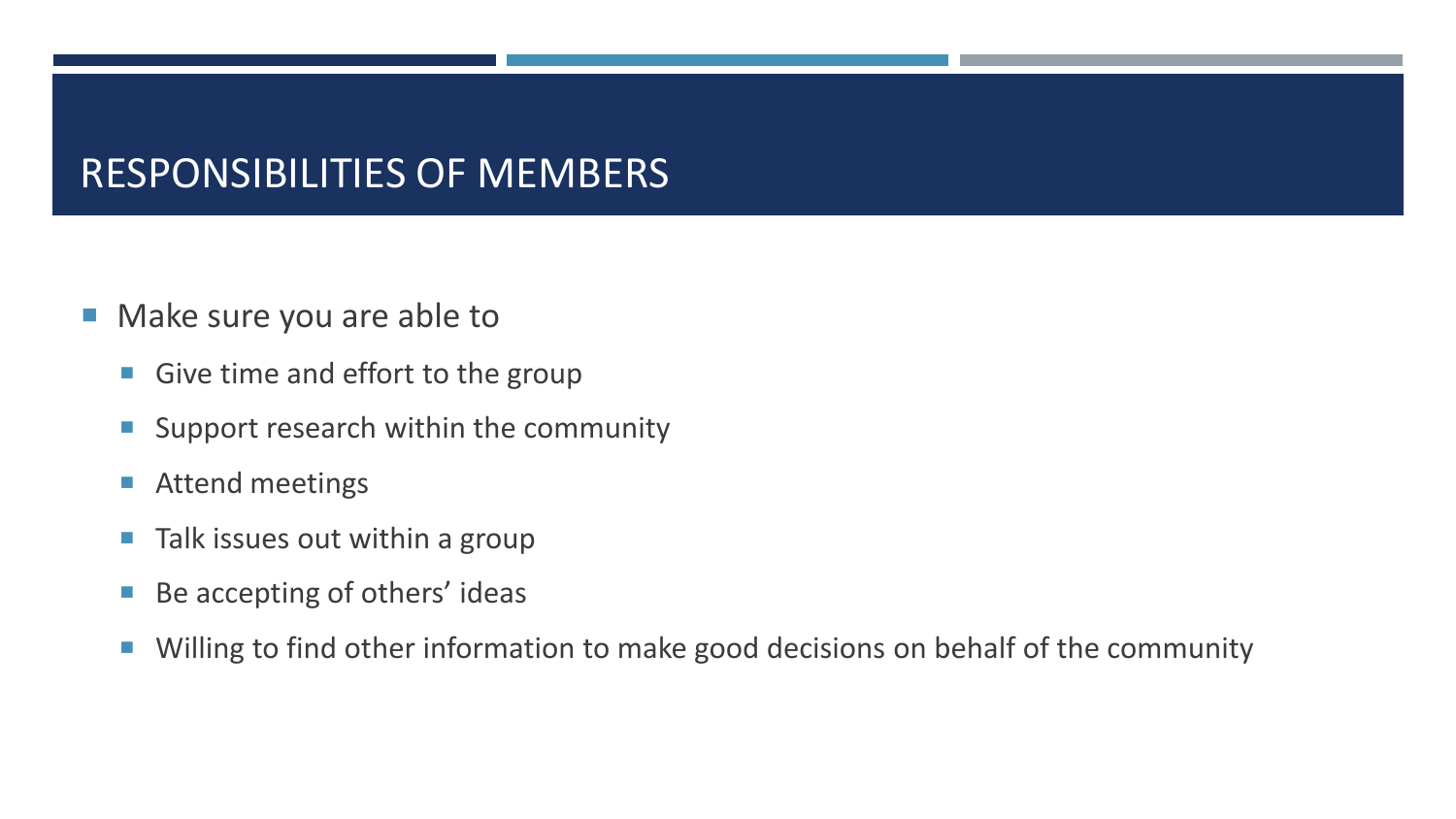### COMMUNICATING WITH RESEARCH TEAMS

- **Be upfront about community's expectations**
- Be honest when giving any type of feedback
- $\blacksquare$  Be considerate to their values
- Work and talk as a team
- Suggest other groups that may be interested in being involved
- **Offer various types of talents and perspectives**
- Be approachable with various opinions and ideas